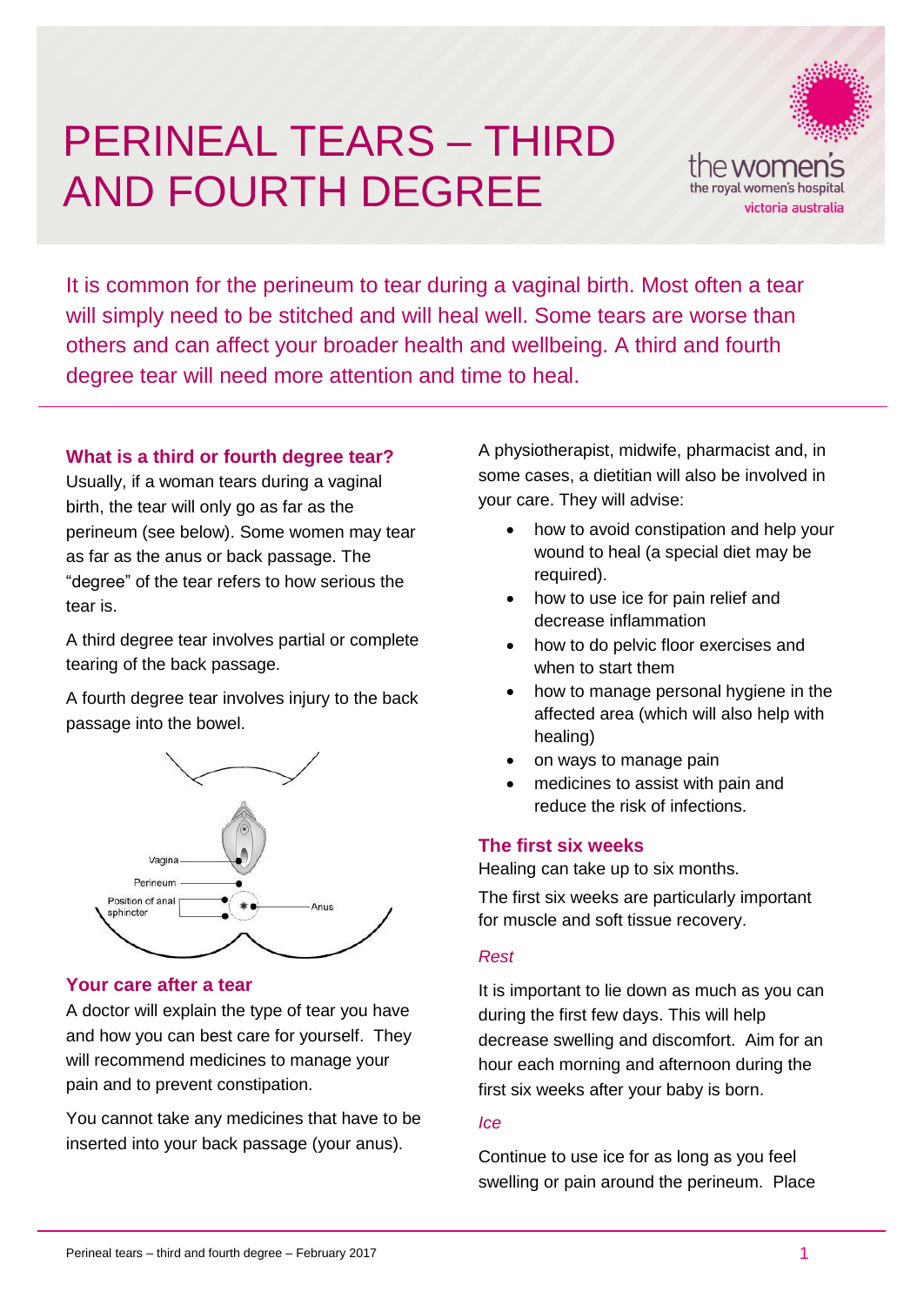# www.thewomens.org.au

the ice pack inside your pad and apply for 20 to 30 minutes, every two to three hours while you are awake. This will help decrease swelling and discomfort.

#### *Compression*

Firm, supportive underwear such as shapewear or compression wear may help support the area and minimise swelling.

#### *Exercise*

Pelvic floor exercises help to stimulate blood supply to the perineum, which is important for healing. It is safe to start these exercises one to two days after the birth of your baby, provided there is no increase in your pain.

During the first six weeks is it important to minimise additional strain on the muscles of your pelvic floor and perineum. Avoid constipation, heavy lifting (e.g. children, shopping bags, washing baskets) and high impact exercise.

#### *Diet*

For the first seven to ten days it's best to eat foods that reduce the need to use your bowel. The dietitian can tell you what foods to reduce or avoid. After ten days, move gradually to a high fibre diet.

#### *Sex*

Sex should be avoided until after your six week appointment in the Perineal Clinic.

# **Pelvic floor muscle exercises**

The pelvic floor muscles are an important group of muscles deep inside the pelvis. They support the pelvic organs and control the emptying of the bladder and bowel. It is important that you retrain these muscles to prevent problems such as incontinence/leakage.



#### *Gentle program – days two to five*

Lie down on your back with your knees bent up and supported or



lie on your side. Gently tighten the muscles around your vagina and back passage – so you feel as though you are closing these openings, stop if you feel any pain. Hold the muscle tight for up to three seconds then slowly release. Relax for five seconds and then repeat. Do six repetitions and stop if you feel muscle fatigue. Repeat this exercise at least three times each day.

#### *Getting stronger – days five to fourteen*

You will now feel more confident exercising your pelvic floor muscles and can



begin to work harder with each exercise. You can lie on your back, as with the gentle program above, or be on your hands and knees (pictured). Strongly tighten around the pelvic openings and lift the pelvic floor muscles. Hold for three to six seconds. Feel a definite release, relax for five seconds and do eight to ten repetitions. Repeat this exercise three times a day.

#### *Recovery program – weeks three to six*

Progress your exercise program to tighten more strongly, and hold for longer. Aim to hold for five to ten seconds and repeat ten times.